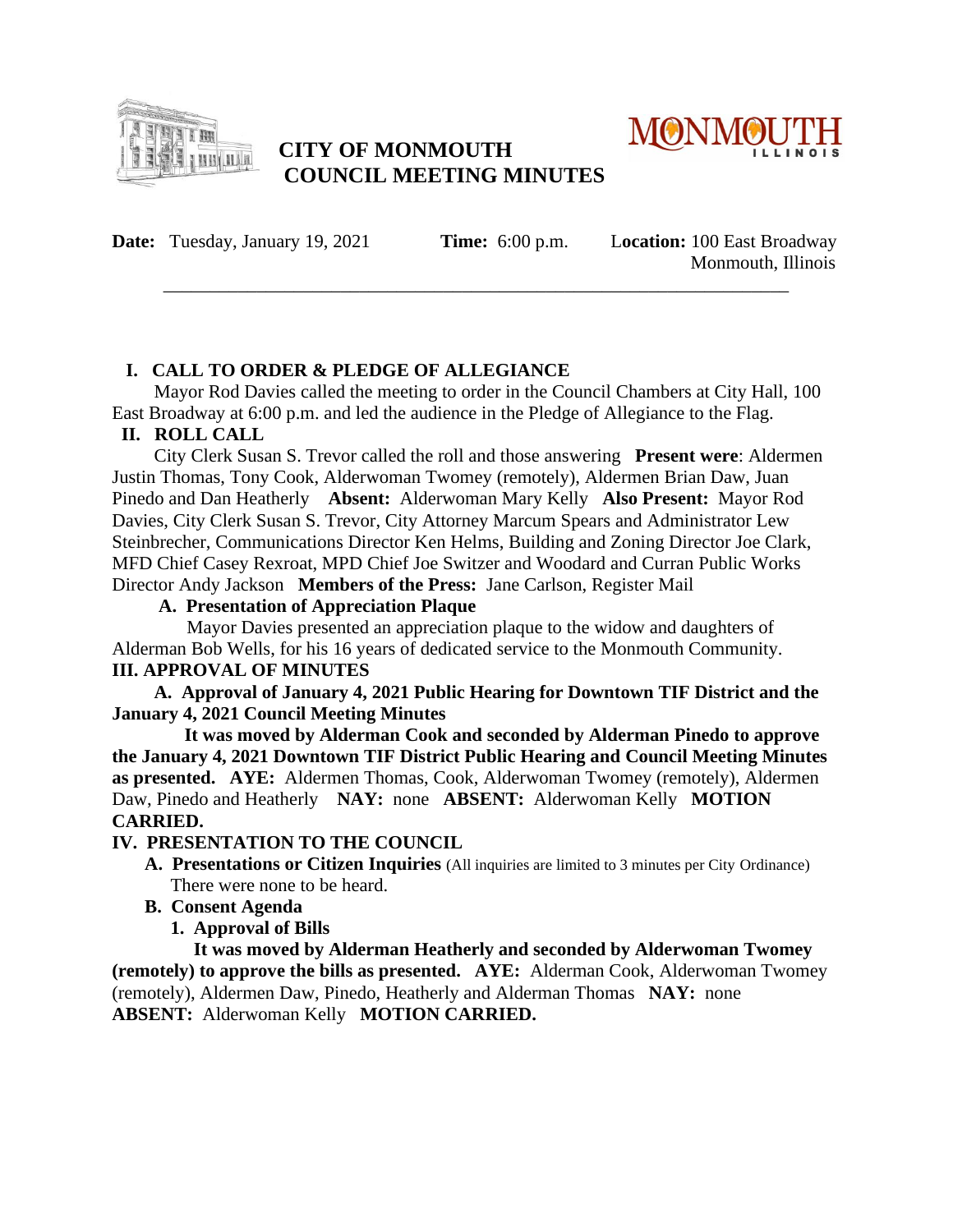### **V. COMMITTEE OF THE WHOLE**

## **A. MFD December Report – Chief Rexroat**

- **There were below normal calls in the month of December.**
- **The department hosted another IFFI to certify firefighters as instructors.** Firefighters from Monmouth, Galesburg and out-of-state were in attendance.
- An application for a small equipment grant was submitted in December.
- In February an application for a Federal Grant to Assist Firefighters will be submitted. This is the grant that would help with acquiring a new firetruck.
- Next week an insurance audit for the department will be conducted.

## **B. MPD December Report – Chief Switzer**

- Two dispatchers have finished training and are now full-time, which brings the number of full-time dispatchers up to 6 with one more full-time person needed.
- There are several part-time dispatch positions to be filled once the full-time position has been filled.
- The department has a new radio system from 911 and all dispatchers have been trained on it.
- There are still two officers on extended medical leave.
- A \$2,000 donation was received anonymously from a local business owner and was used to purchase a tablet for the new squad car.

## **C. Selection of Woodard and Curran for EDA Grant Water Infrastructure Project**

Administrator Steinbrecher explained to the Council that in discussions with Smithfield regarding their increased hog processing it was determined that the City does not have a sufficient water supply to handle Smithfield's increased production. The City will need to bore a new well, which will be a 12-million-dollar project and has received two grants for the project so far. However, in order to utilize these grant funds, it will be necessary to go through an RFP (Request for Proposals) process, which the City has done and has received three responses. Of the three responses, the Administration felt that Woodard and Curran should be selected for the following two reasons:

 1) Woodard and Curran is very familiar with the City's water system and Smithfield's requirements.

 2) Woodard and Curran have very qualified grant writers on staff full-time. The Administration is recommending selection of Woodard and Curran for the EDA Grant Water Infrastructure Project. **It was moved by Alderman Heatherly and seconded by Alderman Pinedo to approve the selection of Woodard and Curran for the EDA Grant Water Infrastructure Project. AYE:** Alderwoman Twomey (remotely), Aldermen Daw, Pinedo, Heatherly, Thomas and Cook **NAY:** none **ABSENT:** Alderwoman Kelly **MOTION CARRIED.**

### **D. Requests for Proposals for Purchasing City Owned Property – E. Jackson Ave.**

City Administrator Steinbrecher explained to the Council that the City owns an undeveloped parcel of land in the 200 block of East Jackson Avenue. In order to proceed with residential development, the City needs to issue a Request for Proposals from qualified developers to submit sealed bids by February 19, 2021 to the City Administrator. Any proposal will require Council approval. **It was moved by Alderman Cook and seconded by Alderman Pinedo to issue a Request for Proposals for the City owned property in the 200 block of East Jackson Avenue. AYE:** Aldermen Daw, Pinedo, Heatherly, Thomas, Cook and Alderwoman Twomey (remotely). **NAY:** none **ABSENT:** Alderwoman Kelly **MOTION CARRIED.**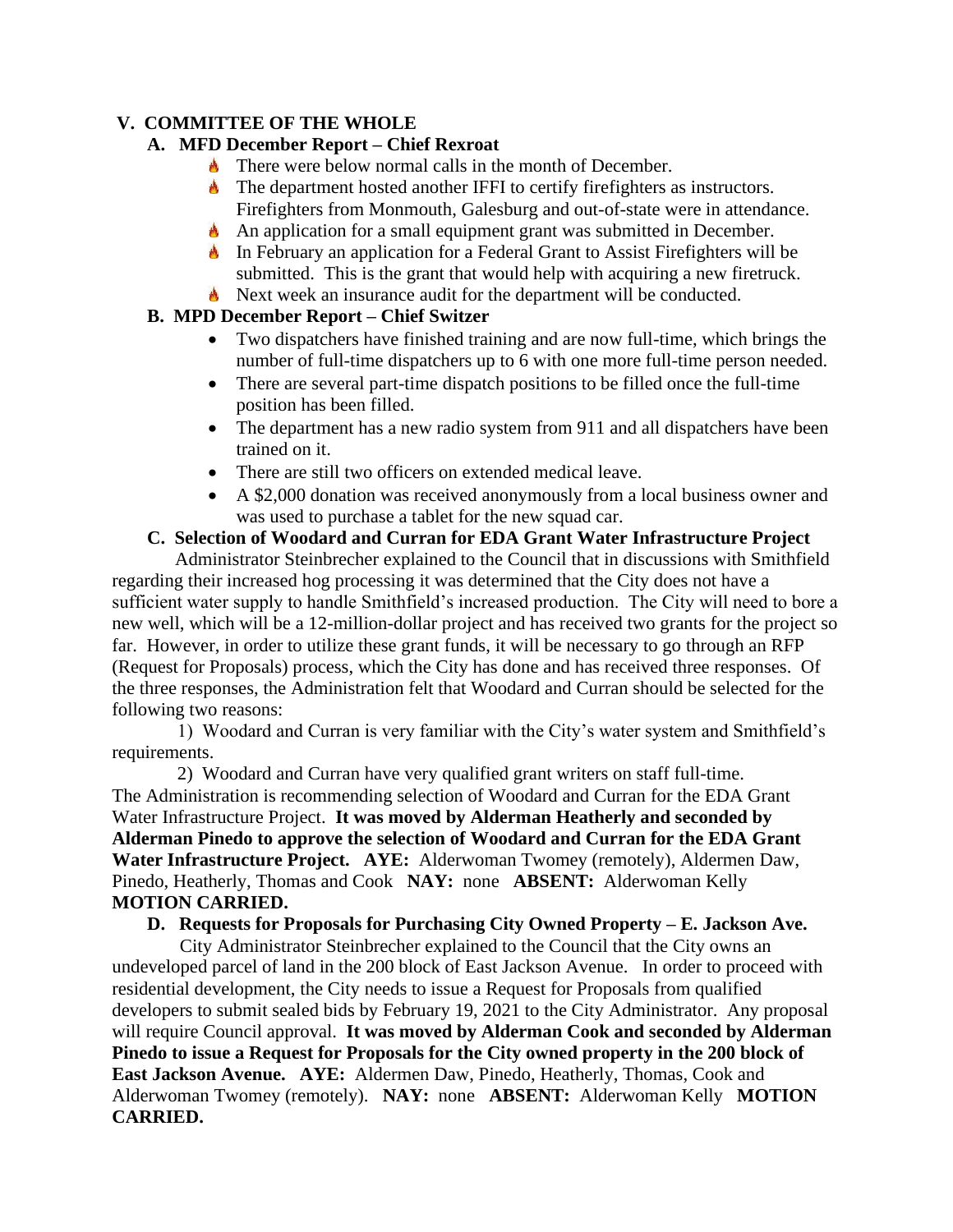#### **E. Approval of Emergency Sewer Repair – 100 Block of South 6th Street**

Woodard and Curran Public Works Director Jackson explained that there was an old sewer that was unknown to exist located on South 6<sup>th</sup> Street between East Broadway and East 1<sup>st</sup> Avenue. There have been a number of sewer issues in the block and when it was televised it showed several partial collapses. Unfortunately, the sewer is located under 5 or 6 houses. It is not possible to pull a liner through and digging it up would be too disruptive to those houses and too expensive. The best option is to relocate 1,000 feet of the old sewer and re-connect the 5 or 6 residences with the main sewer. The standard procedure in abandoning old sewers is to fill them with flowable fill to prevent any future collapses. Advanced Plumbing submitted a quote of \$248,410.000 for the emergency repair. **It was moved by Alderman Cook and seconded by Alderman Thomas to approve the quote of \$248,410.00 by Advanced Plumbing for the emergency repair of the old sewer in the 100 block of South 6th Street.**

**AYE:** Aldermen Pinedo, Heatherly, Thomas, Cook, Alderwoman Twomey (remotely) and Alderman Daw **NAY:** none **ABSENT:** Alderwoman Kelly **MOTION CARRIED. VI. ORDINANCES**

#### **A. 1st Reading**

 **1. Ordinance 21-001, Approving the Redevelopment Plan and Projects for the Monmouth Main Street Tax Increment Financing (TIF) District**

Administrator Steinbrecher explained that Ordinance 21-001 basically analyzes and justifies why properties qualify under the TIF Guidelines and what type of economic development can take place within the TIF District.

#### **2. Ordinance 21-002, Designating the Redevelopment Project Area for the Monmouth Main Street TIF District**

According to Administrator Steinbrecher, Ordinance 21-002 basically provides the legal description of the new Monmouth Main Street TIF District and includes the map that delineates the project area.

#### **3. Ordinance 21-003, Adopting Tax Increment Allocation Financing for the Monmouth Main Street TIF District**

Administrator Steinbrecher further explained that Ordinance 21-003 establishes how the base value (EAV) will be determined. It also provides direction on any incremental increase in new revenue that would be allocated to the TIF District and how it would be spent on any public or private re-development projects identified in the plan.

#### **4. Ordinance 21-004, Providing for and Approving the First Amendment to the Monmouth Downtown/Broadway Corridor TIF District Redevelopment Project Area, Plan and Projects.**

Administrator Steinbrecher stated that Ordinance 21-004 basically removes some inconsequential properties within the existing Downtown TIF District as there are some street right-a-ways that are mostly on the East side of the Downtown District that are better being incorporated into the new Main Street Downtown/Broadway TIF District; therefore they need to be deleted from the old TIF District. There are also some very small parcels on West Broadway that no longer contribute to the old TIF District and need to be deleted as well. **It was moved by Alderman Heatherly and seconded by Alderman Daw to approve the four (4) above-stated ordinance collectively as presented. AYE:** Aldermen Pinedo, Heatherly, Thomas, Cook, Alderwoman Twomey (remotely) and Alderman Daw **NAY:** none **ABSENT:** Alderwoman Kelly **MOTION CARRIED.**